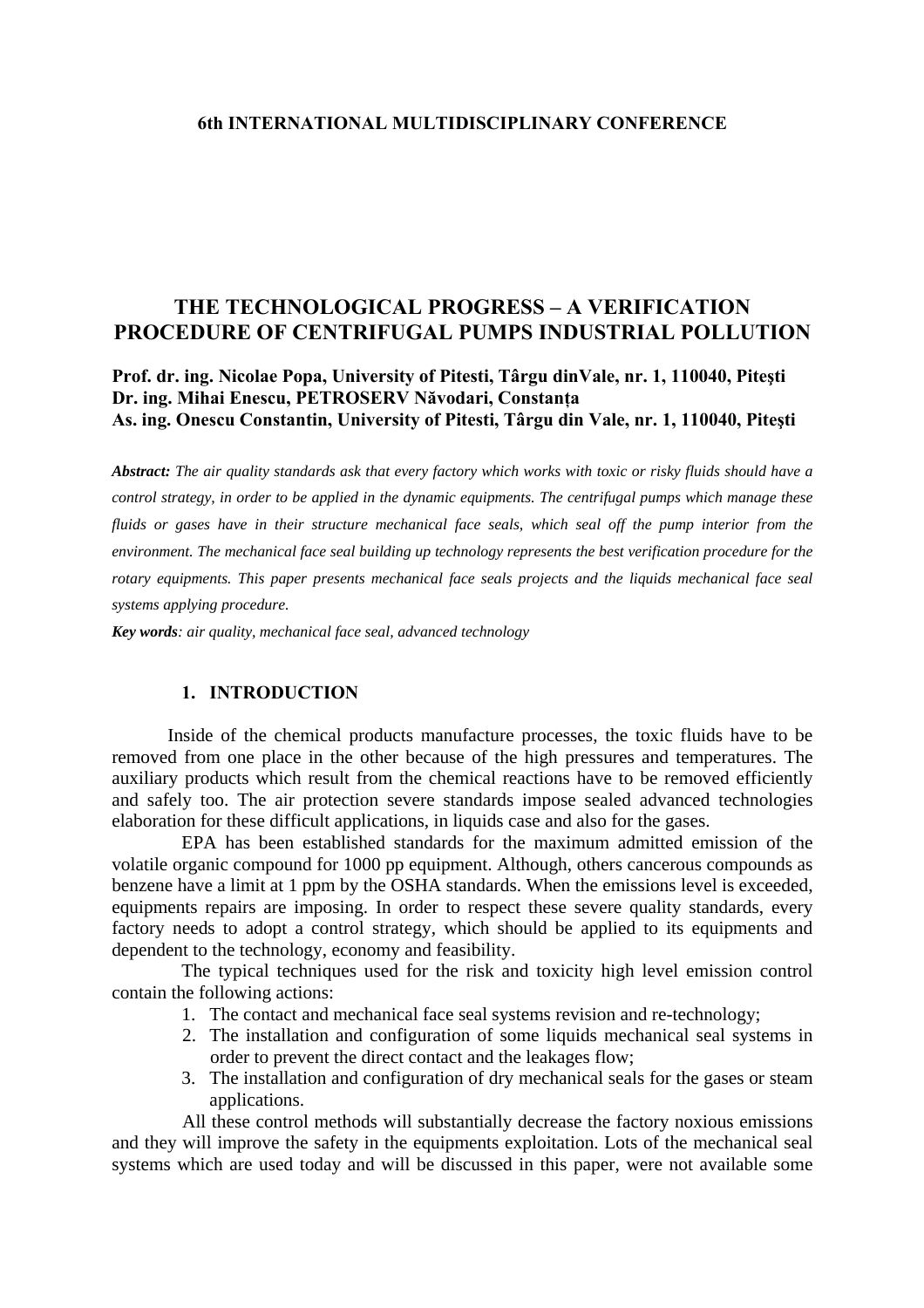years ago. Today we can expect from a mechanical seal system to protect more efficiently the environment.

## **2. THE MECHANICAL FACE SEAL PROJECT**

Most mechanical seal systems used in the petrochemical industry are mechanical face seals. Usually, the two frontal plane faces which are parallel disposed (the mechanical face seal) succeed in retaining the process liquid inside the equipment. Both faces are in a static contact, while the shaft is rotating. During pump working, the cooling and the lubrication are important in order to achieve a satisfying performance. The heat evolved by the primary mechanical face seal must be carried off. If the heat is not eliminated, some damages may appear because of the evaporation process. For many pump equipments, one simple circulating hole is enough to eliminate the heat produced through friction (fig. 1).



**Fig. 1** *Seal for centrifugal pumps* 

The mechanical face seal project has an important role in decreasing the heat produced through friction. First projects were not balanced and they were used only for the small seal pressures. This was because the sealed liquid pressure was carried by the interstice pressure. The balanced mechanical seals were developing in order to decrease the pressure supported by the primary mechanical seal and also in order to increase the working limits. The primary mechanical seal surfaces have been initially projected as plane surfaces (fig. 2A). In time, graphite combined with tungsten carbide began to be used in the construction of the primary mechanical face seal, the maximum limit of the pressure multiply speed product growing to the 175 bar m/s value.

In order to extend the working limits and especially for the high temperatures liquids sealing, the primary mechanical seal project needed to be changed. The heat evacuation was accomplished through some semi-circular holes on a seal ring surface (fig. 2B).

The complete exclusion of the direct contacts during the friction process is accomplished through some holes in the spiral (fig. 2C). This project was necessary for the primary mechanical seal working conditions in dry regime, such as gases centrifugal compressors.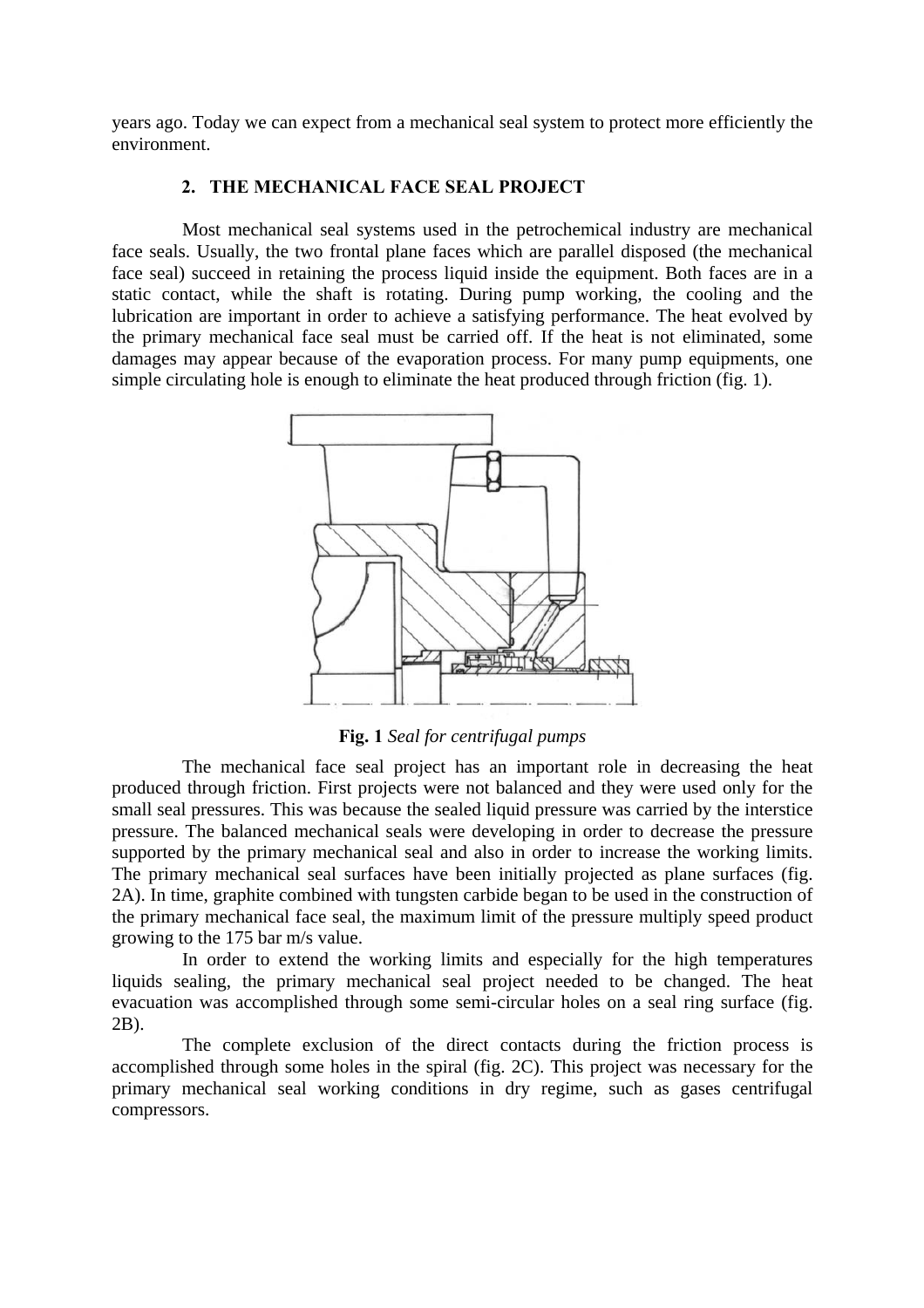

**Fig. 2** *Shapes for the friction surfaces* 

#### **3. USING NEW TECHNOLOGIES**

Once new standards have been adopted, new terms and definitions have been appeared. The Air Quality Management Department from South California asks the best technologies for the chemical equipments. We can talk about two terms in this manner:

**a.** Technological feasibility

In pumps case, technological feasibility is realized by the sealing system, which has a steam evacuation device or a recapture one.

**b.** Obtained through practice

In pumps case, the system must have two sealing devices, a mechanical seal devices tandem or a device which is equivalent with an approved technical inspection and a well established maintainable program. Any applying which seals liquids or gases is dependent by the sealing system shape. The system shape has always been playing a very important role in the highly dangerous emission control. Four principles are available:

- One seal device, fitted inside the system chamber;
- One seal device, fitted outside the system chamber;
- Double seal devices:
- Seal devices in tandem.

Nearly 75% from the whole seal systems use one device inside the chamber, because this is the most economic system in industry.

This system can be used for dangerous fluids, along with the advantage that the seal device is isolated and the system part which has contact to the atmosphere has a steam removing or recovering device. The atmospheric air is stopped to enter in the chamber by a secondary mechanical seal – variable bush type. Any emission is conducting to the steam evacuation or recovering system through some easy aspiration.

The double seal devices have generally two primary mechanical seals, placed back to back, forming a separate chamber from the process liquid. The space between them contains a buffer liquid at a higher pressure than the process liquid.